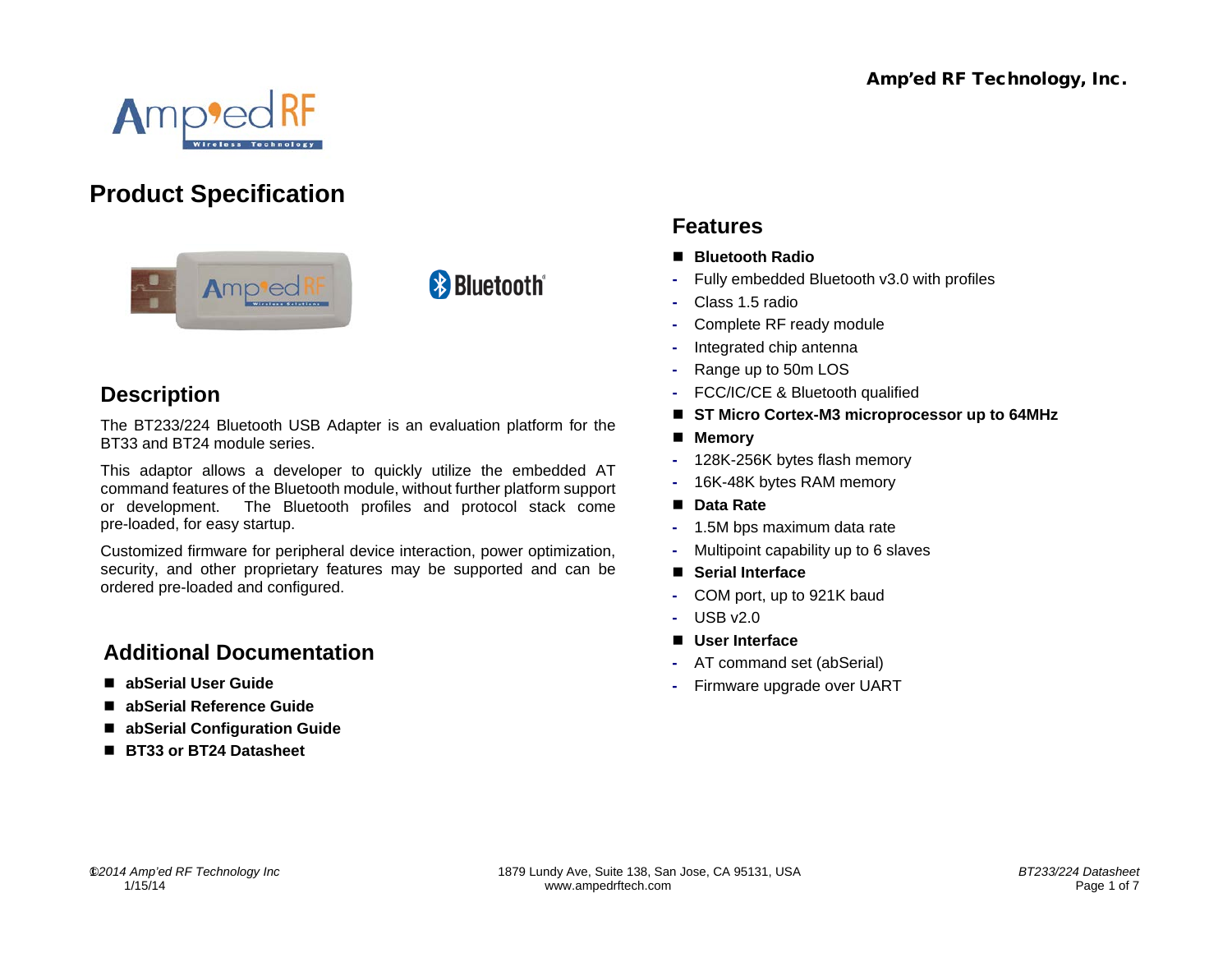

## **Software Architecture**

#### **Lower Layer Stack**

- **Bluetooth v3.0: BR/EDR**
- Device power modes: active, sleep and deep sleep
- **•** Wake on Bluetooth
- Authentication and encryption
- **Encryption key length from 8-bits to 128-bits maximum**
- **Persistent FLASH memory and BD Address**
- All ACL (Asynchronous) packet types
- **EXCO (Synchronous) packets**
- Point to multipoint and scatter net support: 3 master and 7 slave links allowed (10 active links simultaneously)
- Sniff and hold modes
- Master/slave role switch
- Dedicated Inquiry Access Code
- Dynamic packet selection
- Dynamic power control
- Bluetooth test modes

#### **Upper Layer Stack: Amp'ed UP**

- SPP, IAP, A2DP, AVRCP, HID
- **RFComm, SDP, L2CAP**
- Multipoint with 6 simultaneous slaves (limited at application layer)

#### **HCI Interface**

- **Bluetooth v3.0 specification compliant**
- **HCI UART transport layer (H4)**

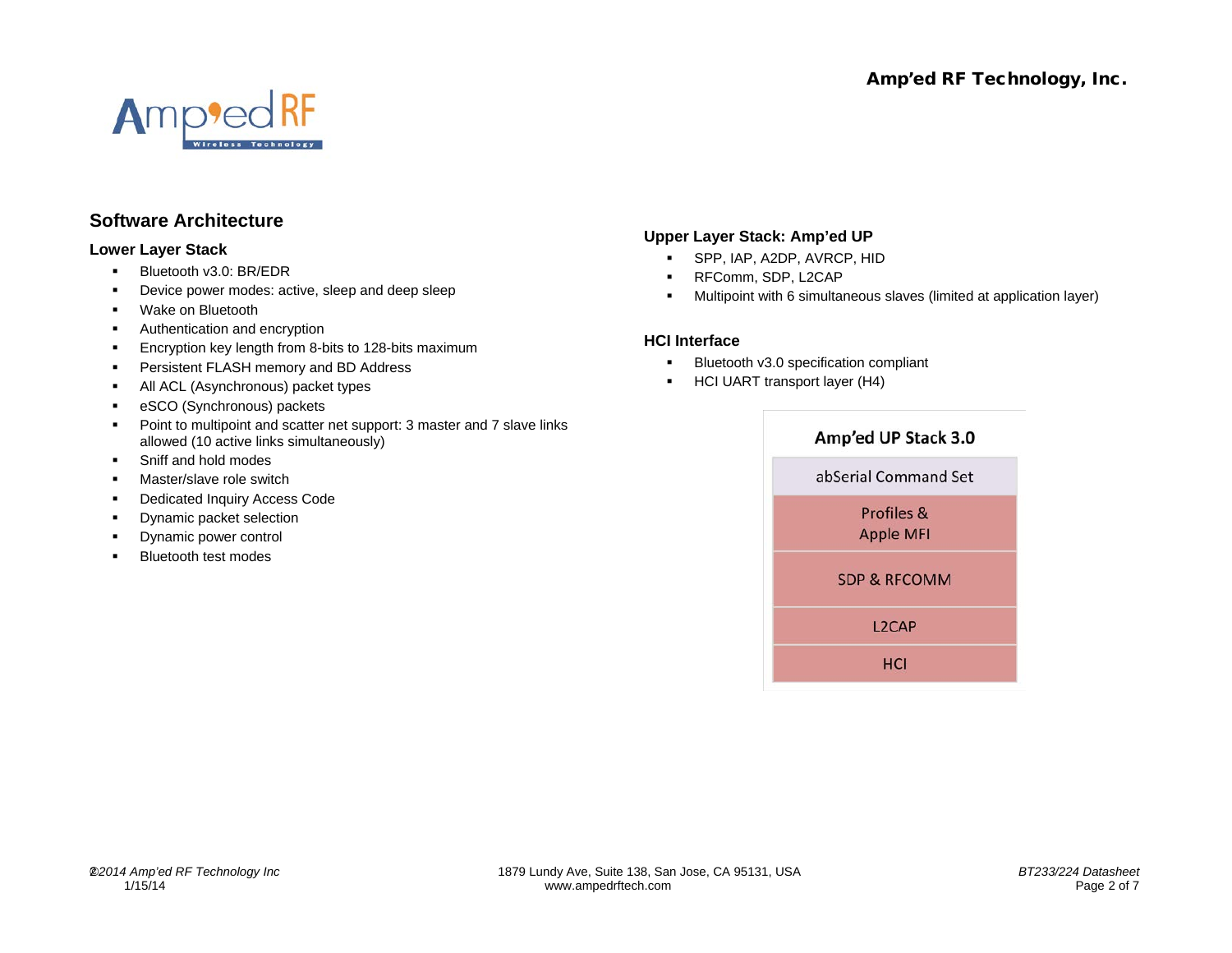

## **Driver Installation**

**Windows XP Installation Instructions:**

#### **Step 1**

Simply plug in the BT233/224 into any available USB port. The computer will respond with the following two messages...



#### **Step 2**

Next, Windows will launch a "Found New Hardware Wizard" installation window.

Select YES to locate the drivers from the Microsoft Website.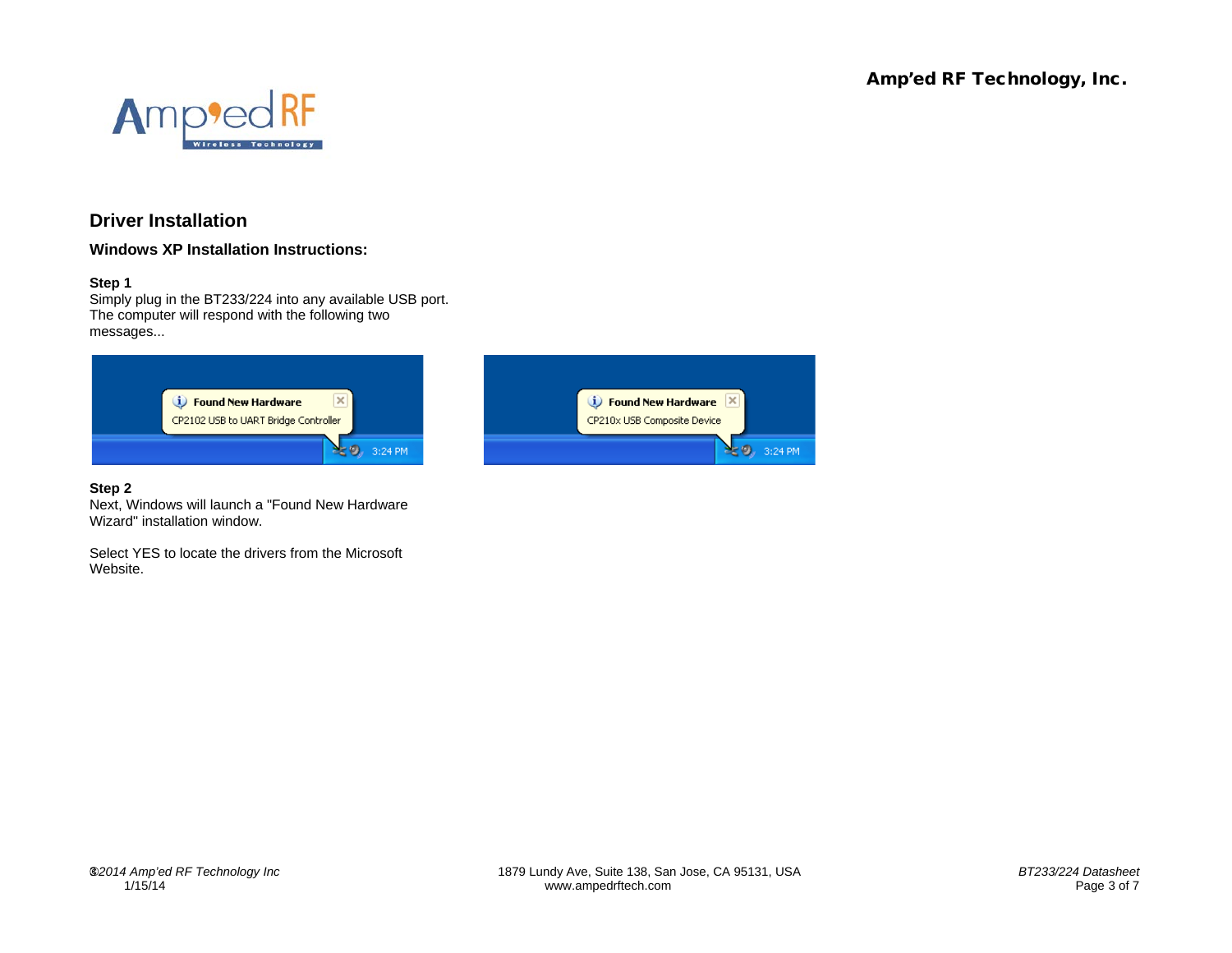

### **Found New Hardware Wizard** Welcome to the Found New Hardware Wizard Windows will search for current and updated software by<br>looking on your computer, on the hardware installation CD, or on<br>the Windows Update Web site (with your permission). Read our privacy policy Can Windows connect to Windows Update to search for software? ⊙Yes, this time only ◯ Yes, now and gvery time I connect a device  $\bigcirc$  No, not this time Click Next to continue.  $\leq$  8 ack  $N$ ext > Cancel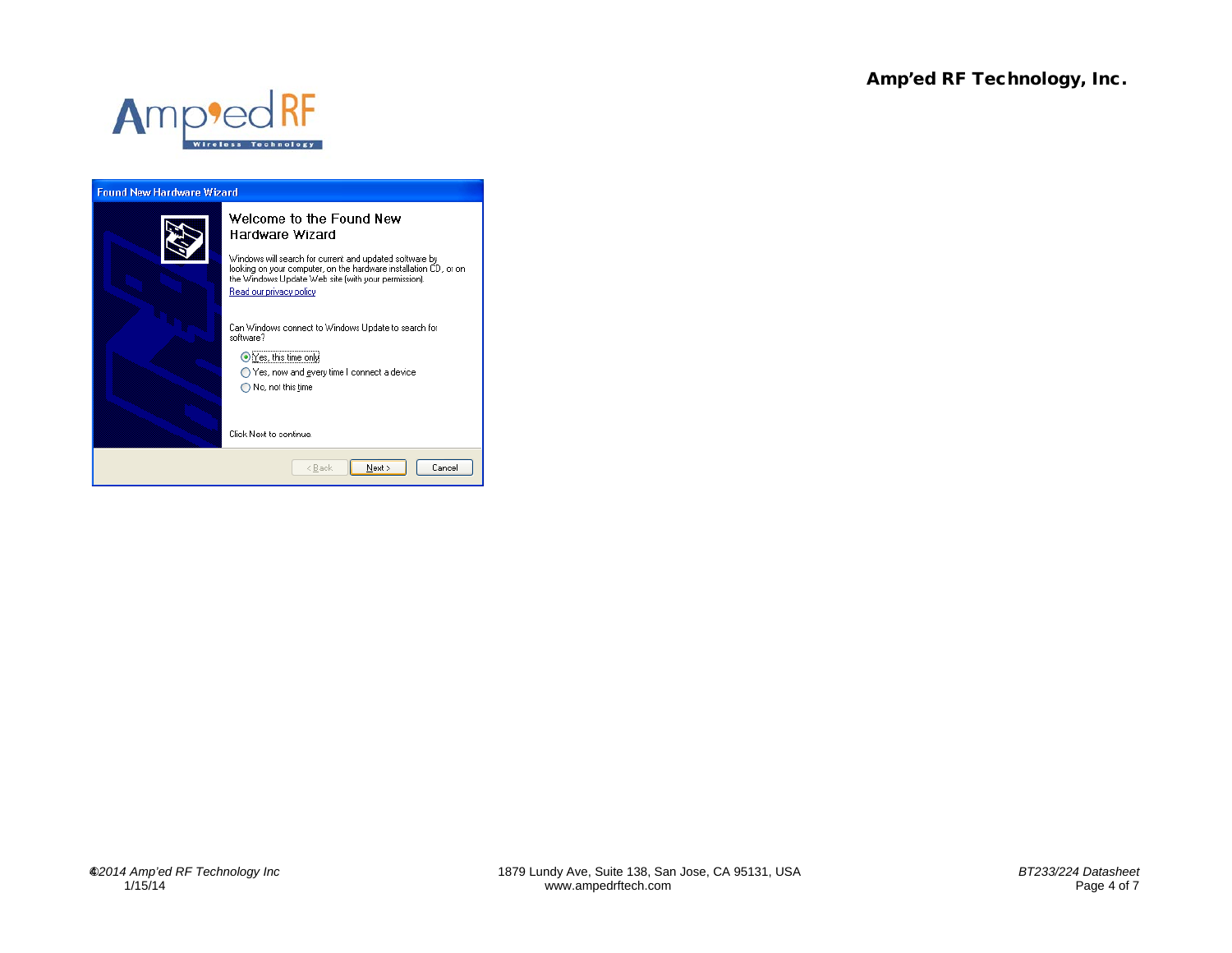

Click **NEXT** to install automatically.



Now the BT233/224 USB to UART Controller and Virtual COM port driver is installed.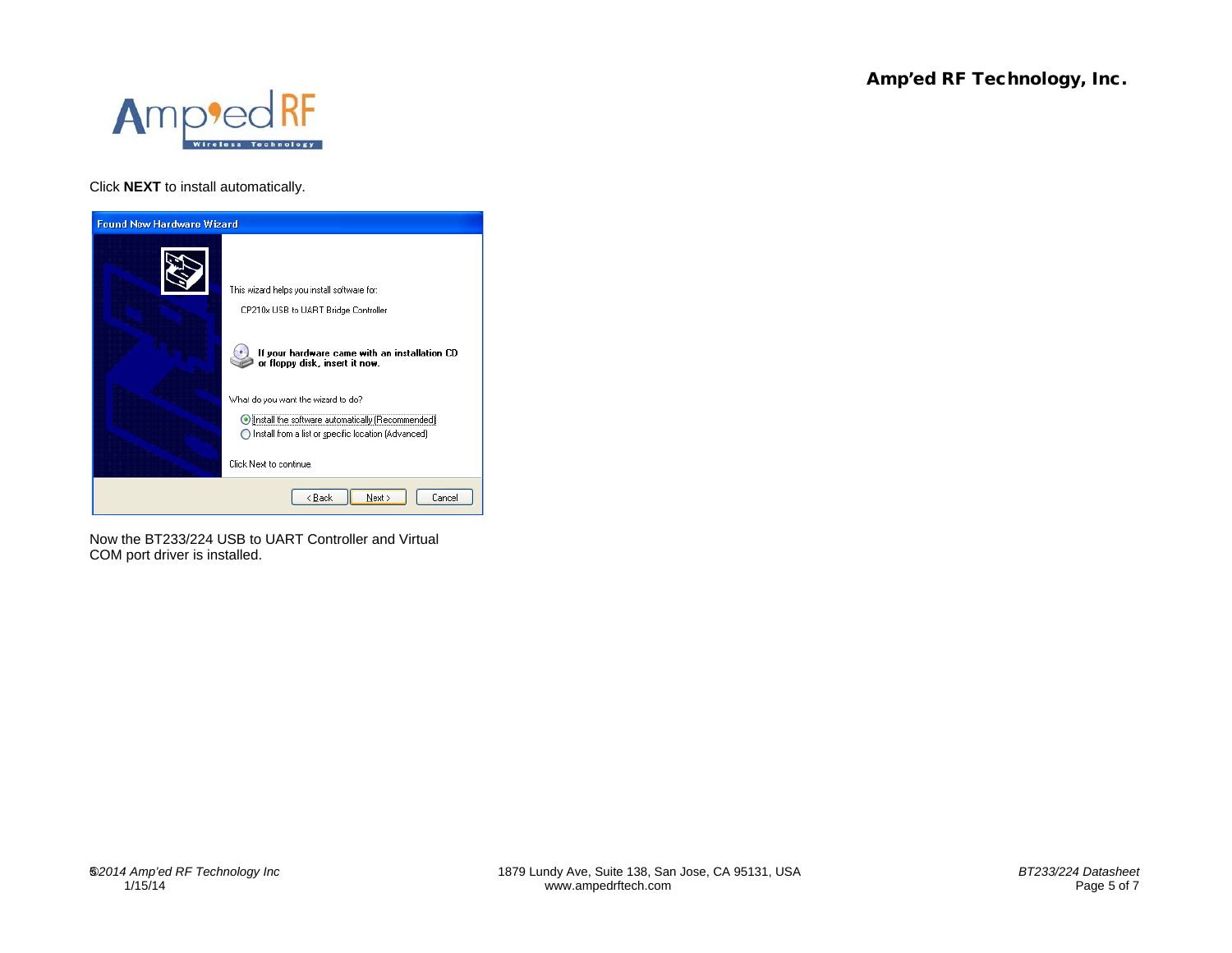

#### **Step 3**

The "Found New Hardware Wizard" will now open again in order to install the USB device driver.

Select **YES** to locate the drivers from the Microsoft Website.



You will now see the following message.